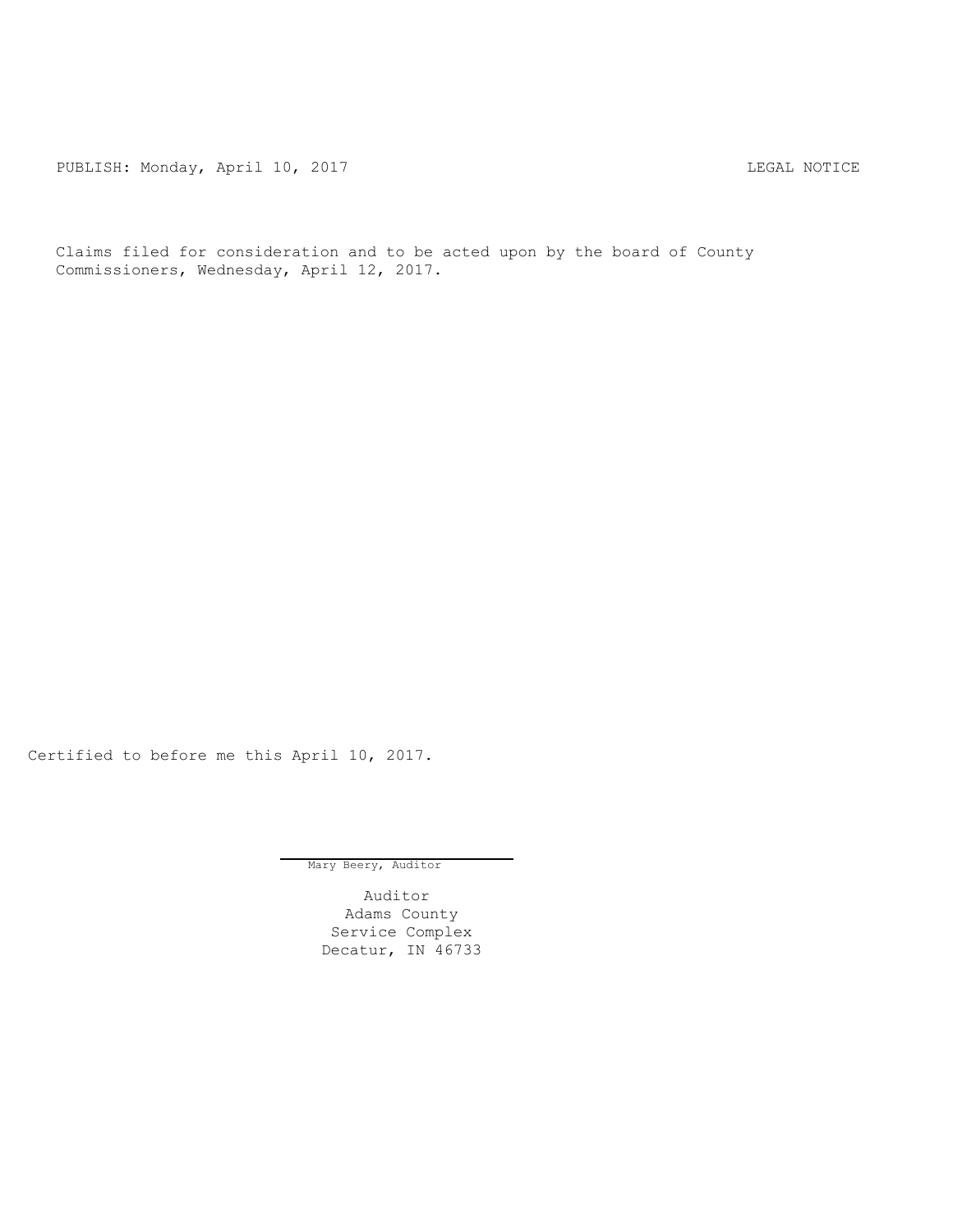

## **Claims Docket for Newspaper Adams County, Indiana**

## For Period: **3/8/2017** to **3/21/2017**

Date Claims to be Paid: **4/12/2017**

*313 W. Jefferson St. Decatur, IN 46733 (219) 724-2600*

| <b>Vendor</b>                                         | <b>Amount</b> | <b>Vendor</b>                           | <u>Amount</u> |
|-------------------------------------------------------|---------------|-----------------------------------------|---------------|
| Adams County Council On Aging, Inc.                   | 2,200.00      | Adams Memorial Hospital                 | 39,644.76     |
| Indiana Michigan Power                                | 353.53        | <b>Berne Witness</b>                    | 454.36        |
| Suburban Propane LP                                   | 27.50         | Butler, Fairman, & Seufert              | 28.00         |
| <b>Charles Bowers</b>                                 | 2,333.33      | Chet's Pest Control                     | 95.00         |
| Cintas Location #338                                  | 54.35         | Decatur True Value                      | 114.20        |
| <b>Complete Printing Service</b>                      | 1,225.30      | Computer Systems, Inc.                  | 1,483.08      |
| Decatur Daily Democrat                                | 522.43        | Decatur Tire Center                     | 19.50         |
| Fleming Excavating, Inc.                              | 2,092.50      | Gasoline Equipment                      | 22,791.21     |
| Gordon Food Service                                   | 2,720.92      | Graybar                                 | 554.42        |
| Grimm's Auto                                          | 484.15        | H M L, Inc.                             | 95.00         |
| Indiana State Police                                  | 192.00        | Park Center, Inc.                       | 216.00        |
| Quill Corporation                                     | 297.46        | Shifferly Dodge                         | 54.00         |
| Sport Form                                            | 141.00        | Stone-Street Quarries, Inc.             | 3,763.83      |
| Top Supply Company LLP                                | 236.27        | Treasurer of Adams County               | 119,094.62    |
| West Payment Center                                   | 1,130.24      | Chris Faulkner                          | 5,695.00      |
| Miller, Burry & Brown, P.C.                           | 17,234.63     | Imi Irving Material, Inc.               | 6,728.57      |
| Adams County Automotive Supply, Inc.                  | 5.79          | Affolder Implement Sales, Inc.          | 11.50         |
| South Adams Community Schools                         | 789.61        | Mary Baker                              | 50.00         |
| Jay County REMC                                       | 54.83         | Rekeweg, Shane                          | 543.50        |
| Myers Floor Covering & Furniture                      | 445.80        | Bank Of Geneva                          | 1,200.00      |
| Waste Management                                      | 75.75         | B Secure Alarm Systems, Inc.            | 575.00        |
| Lehman Auto Sales                                     | 225.00        | Mary Beery                              | 98.56         |
| Don Myers Plumbing                                    | 191.45        | Youth Opportunity Center, Inc           | 2,380.00      |
| Indiana County Auditors' Association                  | 400.00        | Concept Seating                         | 20.17         |
| Rhonda Kahlert                                        | 15.86         | Chad W. Sprunger                        | 925.73        |
| D.O. McComb & Sons Lakeside Funeral Hor               | 500.00        | Adams County Clerk                      | 75.00         |
| Kristina Nichols                                      | 9.99          | <b>Expert Transmission</b>              | 108.00        |
| Hunt's Appliance Service                              | 159.00        | Harvest Land Co-op                      | 6,742.83      |
| Koorsen Fire and Security, Inc.                       | 1,684.00      | Adams County Truck Repair, Inc.         | 2,294.55      |
| Beth A. Webber                                        | 2,349.60      | Thomas R Krueckeberg                    | 132.77        |
| Adams County Sheriff's Department                     | 276.00        | ERS Wireless Communications             | 1,620.90      |
| Michael G. Werling                                    | 660.00        | Connie Ellenberger                      | 104.72        |
| Kim A. Fruechte                                       | 727.68        | Troyer's Market LLC                     | 3,441.71      |
| Kendall Electric, Inc.                                | 197.72        | Larry Weaver                            | 53.68         |
| Dick J. Beard                                         | 266.56        | Bi-County Services, Inc                 | 3,276.00      |
| Troxel Equipment Company                              | 80.72         | Barnes & Thornburg                      | 8,374.00      |
|                                                       | 290.90        |                                         |               |
| 5 Alarm Fire & Safety Equipment, LLC<br>Karla Marbach | 663.00        | <b>Stationair's Express</b>             | 556.64        |
|                                                       |               | Matrix Integration                      | 4,864.82      |
| R & R EMPLOYMENT INC.                                 | 225.00        | FlexPAC                                 | 2,954.14      |
| Julie A. Harkless                                     | 54.84         | IN Assoc of Chiefs of Police Foundation | 268.66        |
| RICOH USA, INC.                                       | 162.68        | Office Depot                            | 108.43        |
| Department of Homeland Security                       | 375.00        | Decatur Ace Hardware                    | 501.70        |
| WM Imaging Solutions, Inc.                            | 39.74         | Havel                                   | 10,560.00     |
| First Response                                        | 341.73        | Timothy L. Barkey                       | 290.54        |
| O'Reilly Auto Parts                                   | 11.26         | William Grimm                           | 36.08         |
| Phil Eicher                                           | 50.00         | Brenda Alexander                        | 89.32         |
| Anna Steiner                                          | 50.00         | <b>Central Customer Charges</b>         | 201.98        |
| 3M Electronic Monitoring                              | 13,404.81     | James J. Voglewede, Jr.                 | 131.56        |